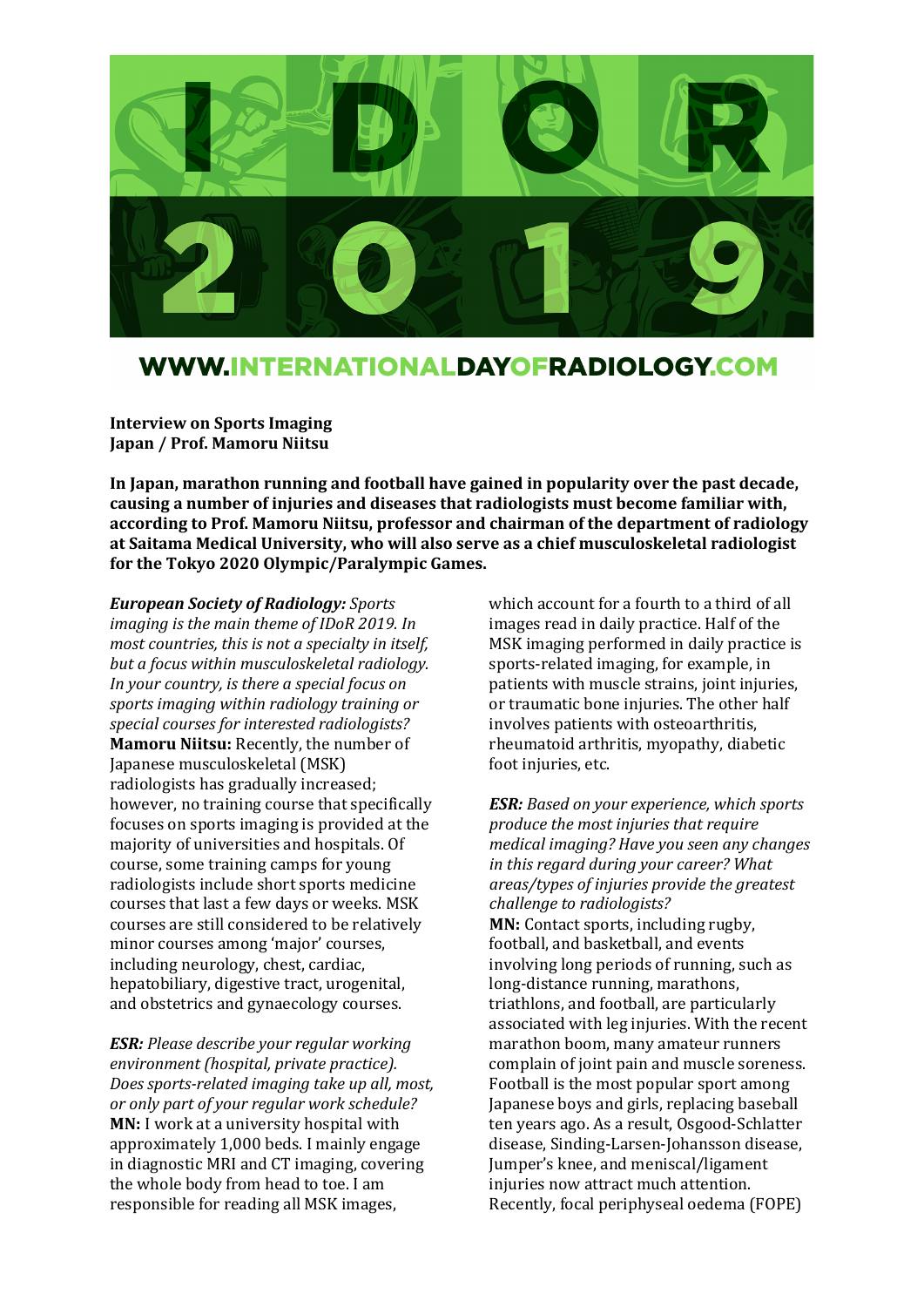and Morel-Lavellee lesions have been included among the differential diagnoses for knee pain in young athletes. In addition, cartilage imaging of the hip, knee, and ankle have become more important.

*ESR: Please give a detailed overview of the sports injuries with which you are most familiar and their respective modalities.* **MN:** I mainly diagnose articular cartilage damage. Current powerful MRI techniques can be used to perform internal evaluations, such as assessments of the glycosaminoglycan (GAG) concentration based on T2 mapping, T2\* mapping, T1rho mapping, and Chemical Exchange Saturation Transfer (CEST). These qualitative imaging techniques are attracting great interest among radiologists, orthopaedic surgeons and pathologists.

## *ESR: What diseases associated with sporting activity can be detected with imaging? Can you provide examples?*

**MN:** As mentioned above, cartilage damage can be detected with MRI. High-quality MRI images with sufficient spatial and contrast resolution can detect subtle cartilage surface irregularities. Moreover, qualitative imaging, such as T1rho mapping, can be used to evaluate internal changes in the cartilage layer, which makes it possible to assess on-going changes in the articular cartilage.

*ESR: Radiologists are part of a team; for sports imaging this likely consists of surgeons, orthopaedists, cardiologists and/or neurologists. How would you define the role of the radiologist within this team, and how would you describe the cooperation between radiologists, surgeons, and other physicians?* **MN:** As they read images and make diagnoses, radiologists are often the first point of contact between patients and medical teams. Of course, all of the activity of medical teams is based on the initial diagnosis. Therefore, the role of radiologists is essential. In addition, radiologists act as coordinators of medical teams, directing further examinations and procedures.

*ESR: The role of the radiologist in determining diagnoses with sports imaging is* 

*obvious; how much involvement is there regarding treatment and follow-up?* **MN:** Radiologists should monitor patients' ongoing treatment and follow-up. Therefore, they should have frequent and close communication with surgeons and other members of staff.

*ESR: Radiology is effective in identifying and treating sports-related injuries and diseases, but can it also be used to prevent them? Can the information provided by medical imaging be used to enhance the performance of athletes?*

**MN:** Precise diagnosis and appropriate treatment are required to enhance the performance of athletes. As they initiate many of the activities of medical teams, radiologists, who have access to a variety of data, can direct the next steps in treating each patient as well as the future practice of medical teams. Of course, radiologists should provide careful physical and mental support to injured athletes.

*ESR: Many elite sports centres use cuttingedge medical imaging equipment and attract talented radiologists to operate it. Are you involved with such centres? How can the knowledge acquired in this setting be used to benefit all patients?*

**MN:** I work as a visiting radiologist at the Japan Institute of Sport Sciences (JISS), where training and medical check-ups of top athletes, including Olympic athletes, are performed. The Japanese government established the JISS in 2001. Since then, the Japanese team has achieved favourable results at the Olympic Games held in Athens, Beijing, London, Rio de Janeiro, and Pyeongchang. At the clinic within the JISS, cutting-edge medical imaging equipment, including two 3T MRI scanners, allows highquality imaging. These sophisticated imaging techniques can be distributed to hospitals and clinics nationwide.

*ESR: The demand for imaging studies has been rising steadily over the past decades, placing strain on healthcare budgets. Has the demand also increased in sports medicine? What can be done to better justify imaging requests and make the most of available resources?*